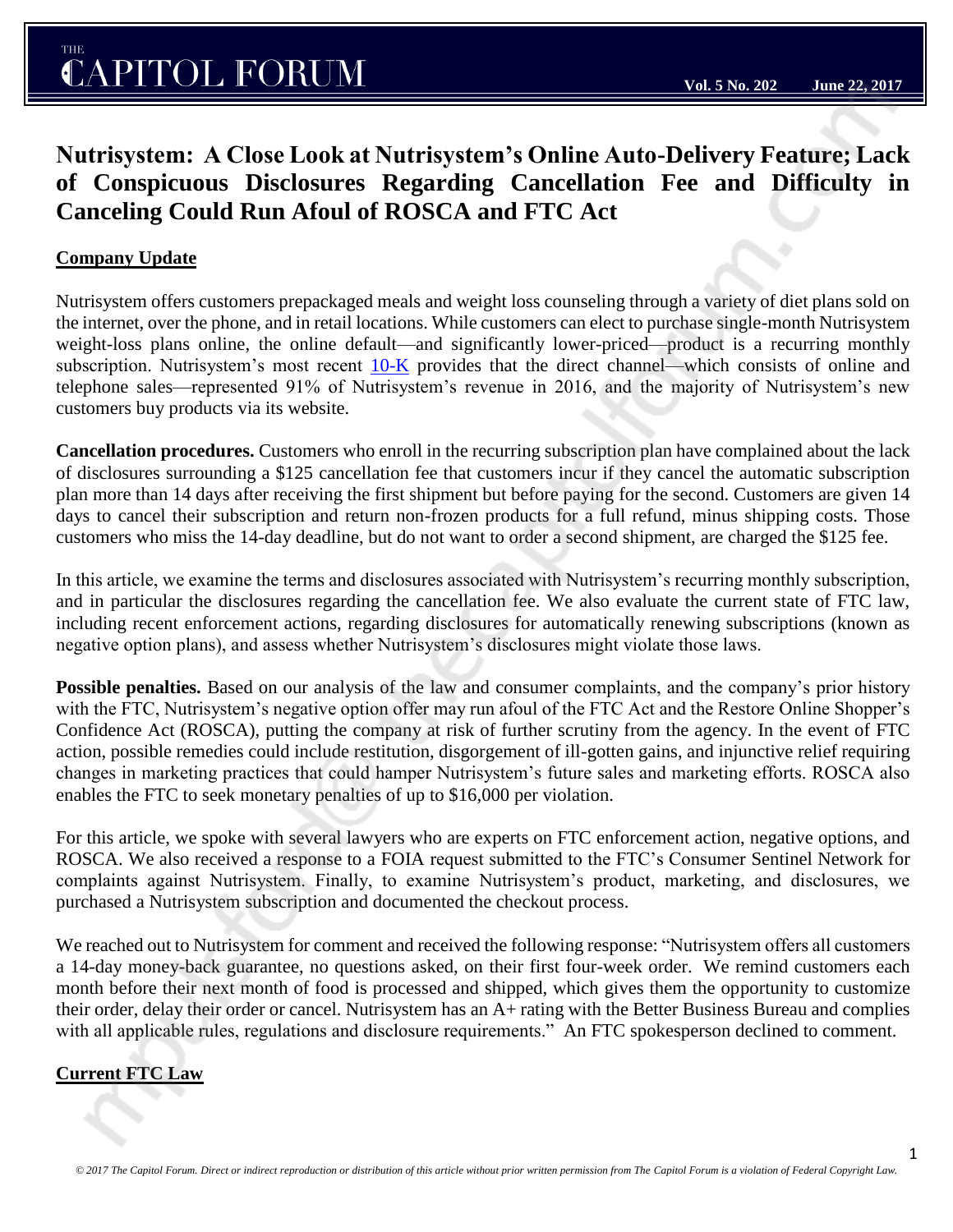

**FTC Act and ROSCA.** Section 5(a) of the FTC Act prohibits "unfair or deceptive acts or practices in or affecting commerce." Previously, the FTC has brought actions under Section 5 (a) alleging that defendants have failed to adequately disclose to consumers the material terms and conditions of product offers.

ROSCA was signed into law in 2010, and the FTC has recently used the statute on behalf of consumers whom the agency determines to have been harmed by negative options. Section 4 of [ROSCA](https://www.ftc.gov/system/files/documents/statutes/restore-online-shoppers-confidence-act/online-shoppers-enrolled.pdf) "generally prohibits charging consumers for goods and services sold in transactions effected on the Internet through a negative option feature... unless the seller: 1.) clearly and conspicuously discloses all material terms of the transaction before obtaining the consumer's billing information; 2.) obtains a consumer's express informed consent before charging the consumer; and 3.) provides simple mechanisms for a consumer to stop recurring charges."

**ROSCA is additive and not mutually exclusive with Section 5.** In previous complaints involving negative option sales, the FTC has alleged violations of both Section 5 of the FTC Act and ROSCA. According to Terri Seligman, co-chair of the Advertising, Marketing & Public Relations Group at Frankfurt Kurnit Klein + Selz, many ROSCAtype violations likely could have been prosecuted as unfair business practices under Section 5 before ROSCA was enacted. However, according to Seligman, ROSCA provides the FTC with a specific tool that can be used to deal with disclosures violations in negative option cases.

#### **Nutrisystem's Practices and Disclosures**

**Online purchase experience.** We purchased a basic Nutrisystem subscription called the Basic Plan for Women (total price \$276.98) and [documented](https://thecapitolforum.watchdox.com/ngdox/workspaces/123287/Nutrisystem%202017%7CNutrisystem%20Disclosure/) the online purchase process. When going through the process, consumers can only access information regarding Nutrisystem's online cancellation fee at one point in the checkout process.

Importantly, to access the disclosure, the customer must click a hyperlink simply labeled "Auto-Delivery," at which point they are shown pop-up text explaining the auto-delivery offer, the money-back guarantee, and the cancellation terms. There is nothing to draw a consumer's attention to the fact that the hyperlink contains important information regarding a cancellation fee. If a consumer did not click on the hyperlink, they would be able to complete the purchase without being made aware of the cancellation fee.

**Complaints reveal consumers not aware of cancellation fee; difficulty canceling.** We sent a FOIA request to the FTC's Consumer Sentinel Network regarding complaints about Nutrisystem from December 22, 2013 to May 5, 2017. In response, we received a [spreadsheet](https://thecapitolforum.watchdox.com/ngdox/viewer/2c7321e2-8726-44f0-a00b-d90cbd61a5ab/) containing 458 customer complaints, of which a few appeared to be duplicates.

Our review of the FTC's complaint database, BBB complaints, and complaints on other websites and social media revealed that a significant number of consumers were confused by Nutrisystem's cancellation fee, and felt that it had not been adequately disclosed. A large number of other complaints related to difficulties with Nutrisystem's telephone cancellation process, including reports from customers who were unable to complete the cancellation or who were billed despite being told that their subscription was canceled.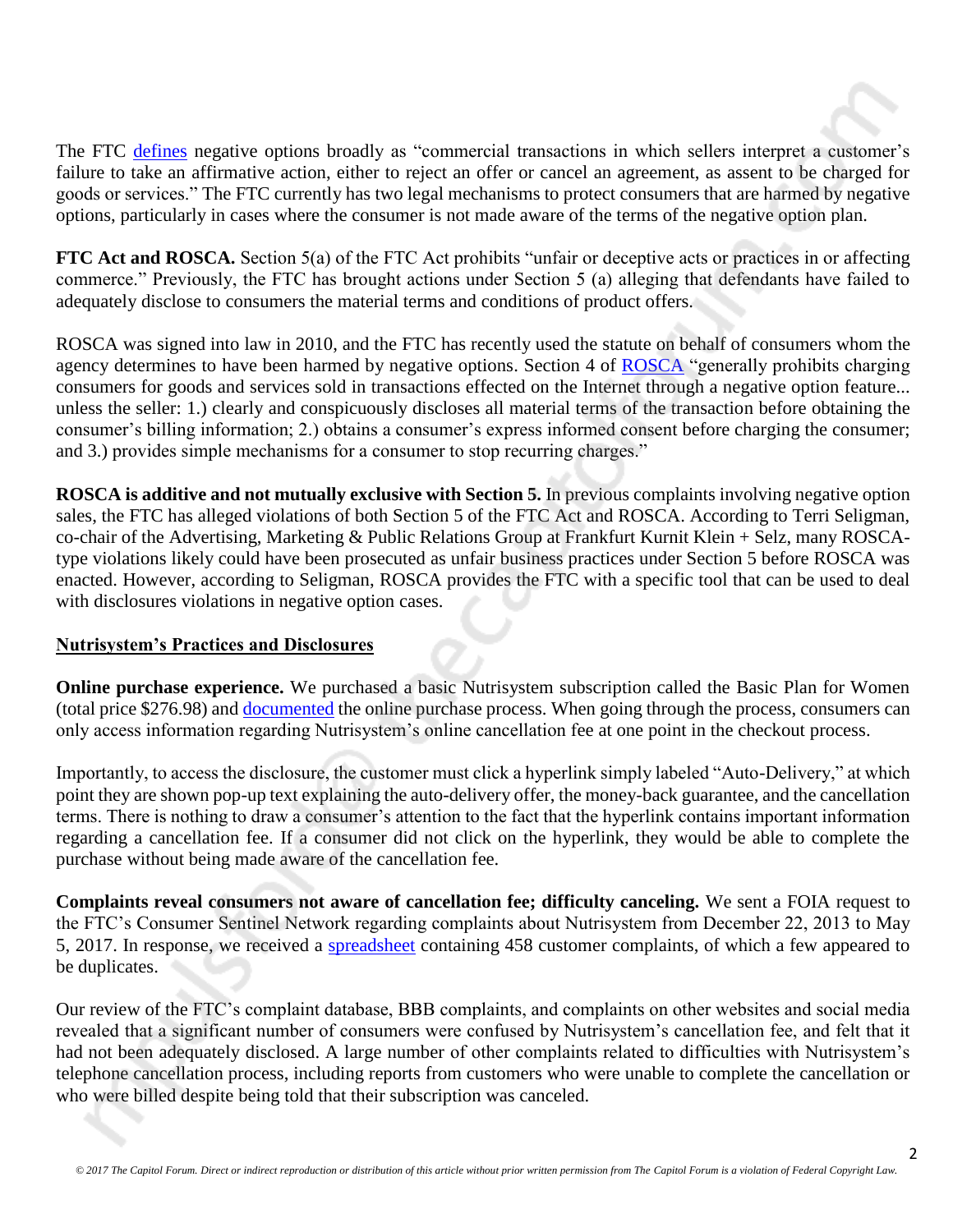## **Legal Risks of Nutrisystem's Disclosures and Cancellation Policy**

**Nutrisystem's product is a negative option; cancellation fee is likely a material term.** In our interviews, several lawyers indicated that Nutrisystem's "Auto-Delivery" food subscription product falls under the FTC's definition of a negative option.

Nutrisystem's cancellation policy includes a 14-day money back guarantee. However, if customers cancel after those 14 days have passed, but before they have paid for their second monthly order, they receive no refund, and are also charged an additional \$125 fee. Stakeholders should note the amount of the fee has increased several times in recent years, but the \$125 fee is current as of the date of publication.

Susan Brienza, a shareholder at Ryley Carlock & Applewhite with twenty years of experience advising companies on food product disclosure law and FTC compliance, said that Nutrisystem's \$125 cancellation fee would likely qualify as a material term of the transaction under ROSCA, meaning that Nutrisystem would be required to clearly and conspicuously disclose the fee.

Other lawyers we contacted declined to comment on Nutrisystem specifically, but several said that a cancellation fee qualifies as material term, as long as a typical customer would consider the amount of the fee significant. According to Braden Perry, a former federal enforcement attorney with extensive regulatory compliance experience and a partner at Kennyhertz Perry, "If I was a consumer, and I knew that if I had to cancel something I would be paying a substantial fee, I would consider that to be a material fact that I would want to know in advance."

As the cancellation fee likely constitutes a material term, were the FTC to find that the disclosures of the fee are inadequate, the agency could bring an enforcement action under either Section 5 of the FTC Act, ROSCA, or both.

**Hyperlinked disclosures are insufficient.** Richard Lawson, former director of the Consumer Protection division for the Office of Florida's Attorney General and a partner at Manatt Phelps & Phillips with a primary focus on deceptive advertising regulatory investigations and enforcement actions, warned against the use of hyperlinks to disclose purchase information. "Hyperlinks for disclosing costs and dollar values—that's always a very tricky business. That can arouse regulator and enforcer interest." According to Lawson, "disclosures need to find the consumer, rather than the other way around." Terri Seligman voiced similar concerns about hyperlinked disclosures, stating that "something might not be considered clear and conspicuous if it's hidden behind a hyperlink."

The FTC's own guidance suggests that disclosing important purchase information behind a hyperlink is insufficient to meet the "clear and conspicuous" statutory standard. In a March 2013 [revision](https://www.ftc.gov/sites/default/files/attachments/press-releases/ftc-staff-revises-online-advertising-disclosure-guidelines/130312dotcomdisclosures.pdf) to *.com Disclosures: How to Make Effective Disclosures in Digital Advertising*, the agency states "Disclosures that are an integral part of a claim or inseparable from it should not be communicated through a hyperlink. Instead, they should be placed on the same page and immediately next to the claim, and be sufficiently prominent so that the claim and the disclosure are read at the same time, without referring the consumer somewhere else to obtain this important information. This is particularly true for cost information or certain health and safety disclosures."

This disclosure standard is also evidenced by the FTC's enforcement actions. In its suit against DirecTV, the agency filed a [brief](https://thecapitolforum.watchdox.com/ngdox/viewer/4f29e68f-8a1c-4460-a3c7-5b4733e100aa/) in January 2016 where it described the problem with the company's disclosures: "The material terms of the negative option . . . are buried behind inconspicuous and nondescript hyperlinks."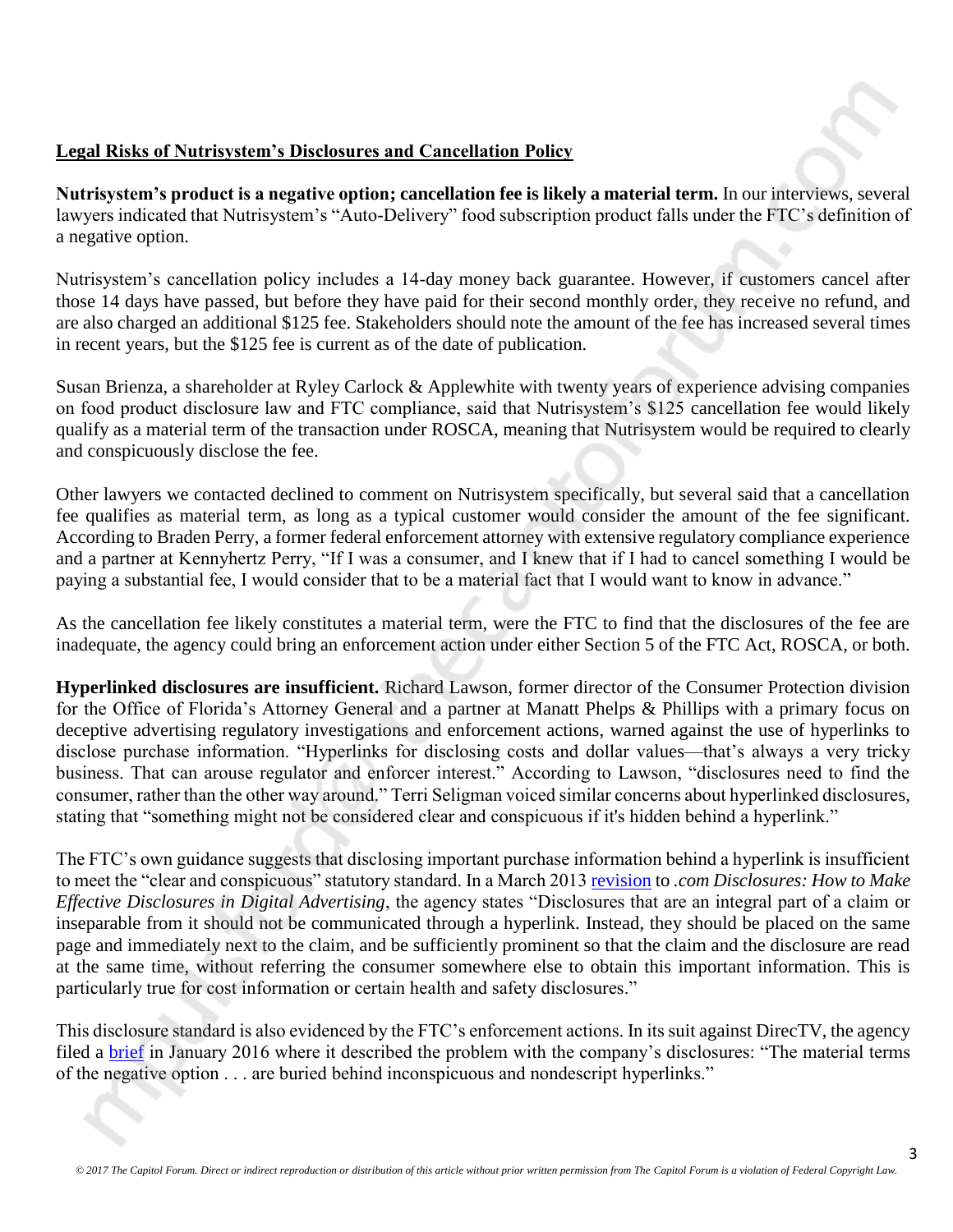The FTC also raised concerns with DirecTV's practices because a customer could proceed through the entire online purchase process without ever seeing the disclosure in question. "Moreover, DIRECTV ignores a long line of FTC Act cases holding that advertisements including hard-to-read disclosures—such as those placed at the bottom of a webpage or behind hyperlinks—did not comply with the FTC Act."

**Cancellation procedures risk.** According to an [article](http://www.responsemagazine.com/drma/tale-two-statutes-rosca-written-and-rosca-enforced-9761) by Richard Lawson and Marc Roth of Manatt Phelps & Phillips, "ROSCA – as enforced – reveals substantially more onerous requirements than are called for by the simple language of the statute itself."

While the statute does not require a negative option seller to provide any specific method of cancellation, in its 2016 settlement with NutraClick the FTC mandated that the company must offer an online cancellation option. And while it is not specifically required under the law, the FTC has required that companies include a check-box as part of the order path to obtain consumers' express informed consent to enroll in a negative option program. Nutrisystem only allows cancellation by phone, and the website does not include a check-box to provide consent to the negative option program.

## **Likelihood of FTC Action; Potential Penalties Against Nutrisystem**

FTC enforcement action could be costly for Nutrisystem. In addition to possible monetary penalties, injunctive relief requiring the company to more conspicuously disclose the cancellation fee could make potential customers less likely to enroll, as they would be more aware that they might find themselves forced to choose between paying the fee or buying a second month of food.

**Increased risk of enforcement due to prior FTC action, consumer complaints.** In 1993, the FTC entered into a [consent order](https://www.ftc.gov/sites/default/files/documents/commission_decision_volumes/volume-116/ftc_volume_decision_116_january_-_december_1993pages_1408-1483.pdf) with Nutrisystem limiting the company's advertising claims and requiring additional disclosures, including "all mandatory fees or a list of the additional products or services consumers will need to purchase." That consent order expired in December 2013. The lawyers we spoke with indicated that prior enforcement action against a company increases the likelihood that the FTC will pursue another action against that company.

The FTC could also be more likely to take action against Nutrisystem due to the complaints Nutrisystem customers have submitted to the FTC. According to Amy Mudge, partner in the Regulatory and Advertising and Marketing Practice Groups at Venable who regularly represents clients before the FTC, the FTC takes consumer complaints very seriously. Mudge stated that the FTC "is going to prioritize going after companies where they see a lot of complaints." Kennyhertz Perry Partner Braden Perry concurred: "If customers are complaining to the FTC or the CFPB, the company is on the radar." Perry also stated "the first thing I tell my clients when conducting a compliance audit is 'let me see your complaint file.'"

Nutrisystem's advertising practices have also faced scrutiny. In January 2015, David Zetoony of Bryan Cave filed a [petition](https://www.truthinadvertising.org/wp-content/uploads/2015/05/Nutrisystem-petition.pdf) to investigate Nutrisystem, alleging that the company's ads make deceptive and misleading claims. "To the extent that Nutrisystem has interpreted the scheduled sunset of its consent order as license to mislead consumers, the FTC should consider initiating a proceeding in federal court to permanently enjoin future deception." According to Terri Seligman, questionable advertising practices and problems with the cancellation process by any advertiser are two factors that can increase the likelihood that the FTC would get involved.

Other legal experts we spoke with agreed, noting that evidence of other problems outside of disclosure issues would significantly increase the risk of FTC action. A number of the consumer complaints we reviewed relate to issues